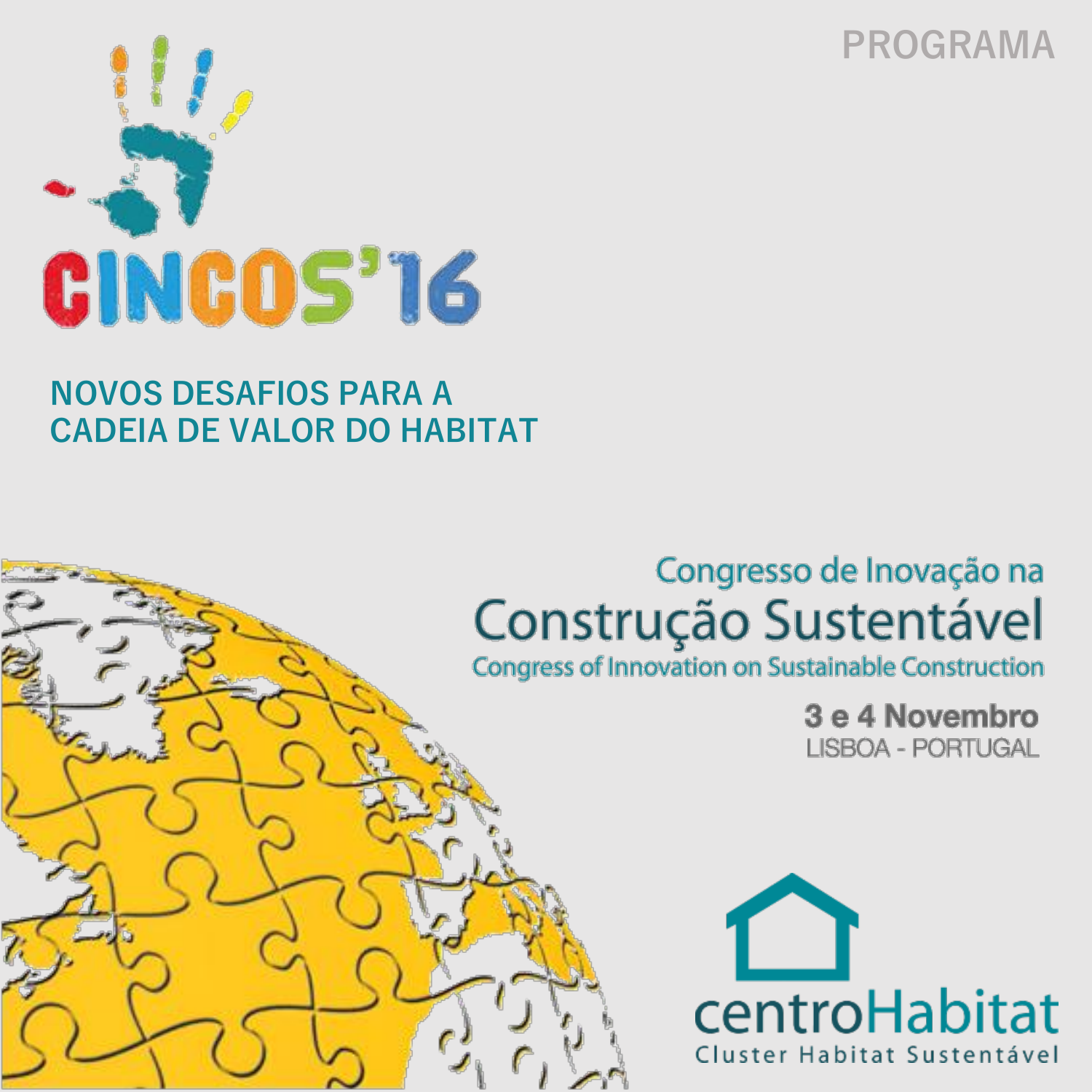

3/nov/2016

Congresso de Inovação na Construção Sustentável



|                                           | $9h00 - 9h30$                                          | Receção   Registration                                                                                                                                                                                                                                   |  |  |  |
|-------------------------------------------|--------------------------------------------------------|----------------------------------------------------------------------------------------------------------------------------------------------------------------------------------------------------------------------------------------------------------|--|--|--|
|                                           | 9h30-9h45                                              | Sessão de Abertura   Opening Session                                                                                                                                                                                                                     |  |  |  |
|                                           | Uso Eficiente de Recursos   Efficient Use of Resources |                                                                                                                                                                                                                                                          |  |  |  |
|                                           | 9h45-10h00                                             | Viability of renewable energy sources in urban areas - Potential for Net Zero Buildings.<br>M.J. de Mello. Manuel Duarte Pinheiro (IST)                                                                                                                  |  |  |  |
|                                           | 10h00-10h15                                            | Small thermal energy storage units filled with microencapsulated PCMs for building applications.<br>N. Soares, A.R.Gaspar, P.Santos, J.J.Costa (UC)                                                                                                      |  |  |  |
|                                           | 10h15-10h30                                            | Kick-off presentation of the project "PCMs4Buildings" - Systems with PCM-filled rectangular cavities<br>for the storage of solar thermal energy for buildings.<br>N. Soares, A.R. Gaspar, P. Santos, A.G. Lopes, L. Durães, P.N. Simões, J.J. Costa (UC) |  |  |  |
|                                           | 10h30-10h45                                            | Wind Flow influence in urban planning.<br>L. Soares, M. Corujo, M. Matos (S+A Green Lab)                                                                                                                                                                 |  |  |  |
|                                           | 10h45-11h00                                            | Debate                                                                                                                                                                                                                                                   |  |  |  |
|                                           | 11h00-11h15                                            | Coffee Break                                                                                                                                                                                                                                             |  |  |  |
| Cidades Sustentáveis   Sustainable Cities |                                                        |                                                                                                                                                                                                                                                          |  |  |  |
|                                           | 11h15-11h30                                            | The role of vegetation in sustainability. Re-naturalization of theenvironments of the buildings in<br>urban regeneration projects. Case Study.<br>M.R. del Caz-Enjuto (U. Valladolid)                                                                    |  |  |  |
|                                           | 11h30-11h45                                            | Actions to recover the absent city - simultaneity and hyper socialization - strategies of intervention<br>in a neighborhood on the periphery.<br>E. Alonso (U. Valladolid)                                                                               |  |  |  |
|                                           | 11h45-12h00                                            | The role of urban plans in promoting sustainable buildings.<br>Eunice Fontão, Helena Corvacho (ISEP/FEUP)                                                                                                                                                |  |  |  |
|                                           | 12h00-12h45                                            | Implementation models for water treatment and sanitation in developing countries.                                                                                                                                                                        |  |  |  |
|                                           | 12h15-12h30                                            | Ana Silva, Miguel Amado (UNL)<br>Some causes of seismic vulnerability of buildings in urban areas.                                                                                                                                                       |  |  |  |

J. Mascarenhas, L. Belgas, F. G. Branco (IPT, FCTUC)

Debate 12h30-12h45

12h45-14h00 Almoço | Lunch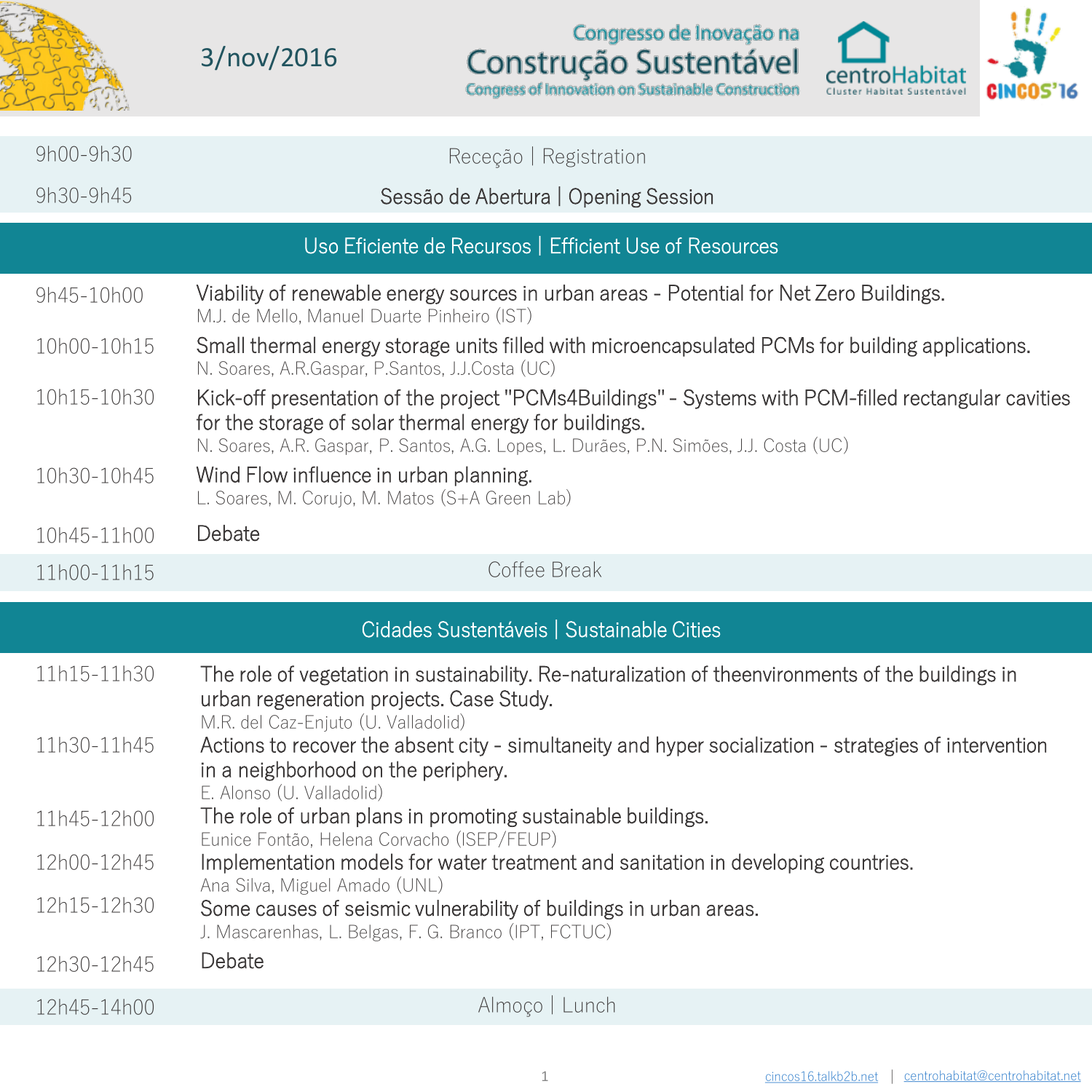

3/nov/2016

Congresso de Inovação na Construção Sustentável



#### Inovação e Sustentabilidade no Habitat | Innovation and Sustainability in the Habitat

| 14h00-14h15 | Pedagogical initiatives towards the protection and safeguarding of built heritage.<br>T.M. Ferreira, R.Vicente, J.A.R. Mendes da Silva (UA, UC)                                                                                                                                                                                                     |
|-------------|-----------------------------------------------------------------------------------------------------------------------------------------------------------------------------------------------------------------------------------------------------------------------------------------------------------------------------------------------------|
| 14h15-14h30 | Sustainable conservation of traditional construction buildings.<br>Henrique Portela, Victor M. Ferreira, Ana Velosa (UA)                                                                                                                                                                                                                            |
| 14h30-14h45 | Ventilated facade with wasted stone sawn slabs.<br>Paulo Brito da Silva (ULL)                                                                                                                                                                                                                                                                       |
| 14h45-15h00 | Energy performance of Lifts.<br>Luís Bandarra, Manuel Casquiço (ADENE)                                                                                                                                                                                                                                                                              |
| 15h00-15h15 | Revifeel PLUS: Ceramic tiles with improved thermal comfort.<br>Ana Sampaio, Miguel Goncalves, Bruna Moura, Miguel Ribeiro, José Silva, Hugo Costa, Pedro S. Marcos (CeNTI,<br>Revigrés)                                                                                                                                                             |
| 15h15-15h30 | Integração de BIM com Avaliação de Ciclo de Vida: Análise do estado da arte e das ferramentas<br>disponíveis.<br>R. Santos, E. Neves, J.D. Silvestre, A.A. Costa (IST-UL)                                                                                                                                                                           |
| 15h30-15h45 | Challenges of Sustainable Cities.<br>Adriano Fidalgo, Ana Fragata (Astrolábio)                                                                                                                                                                                                                                                                      |
| 15h45-16h00 | Debate                                                                                                                                                                                                                                                                                                                                              |
| 16h00-16h15 | Coffee Break                                                                                                                                                                                                                                                                                                                                        |
| 16h15-17h00 | Clusters: Cooperação para a Competitividade   Clusters: Cooperation for Competitiveness<br>Victor Ferreira (Cluster Habitat Sustentável - PT), Txema Ipiña (ERAIKUNE - Cluster de la construcción de<br>Euskadi - ES). Enrique Cobreros (Cluster AEICE - ES), Michel Heukmes (CAP2020 - BEL), Diego Brook<br>(Cluster Construcción Sostenible - ES) |

17h00-17h15

Debate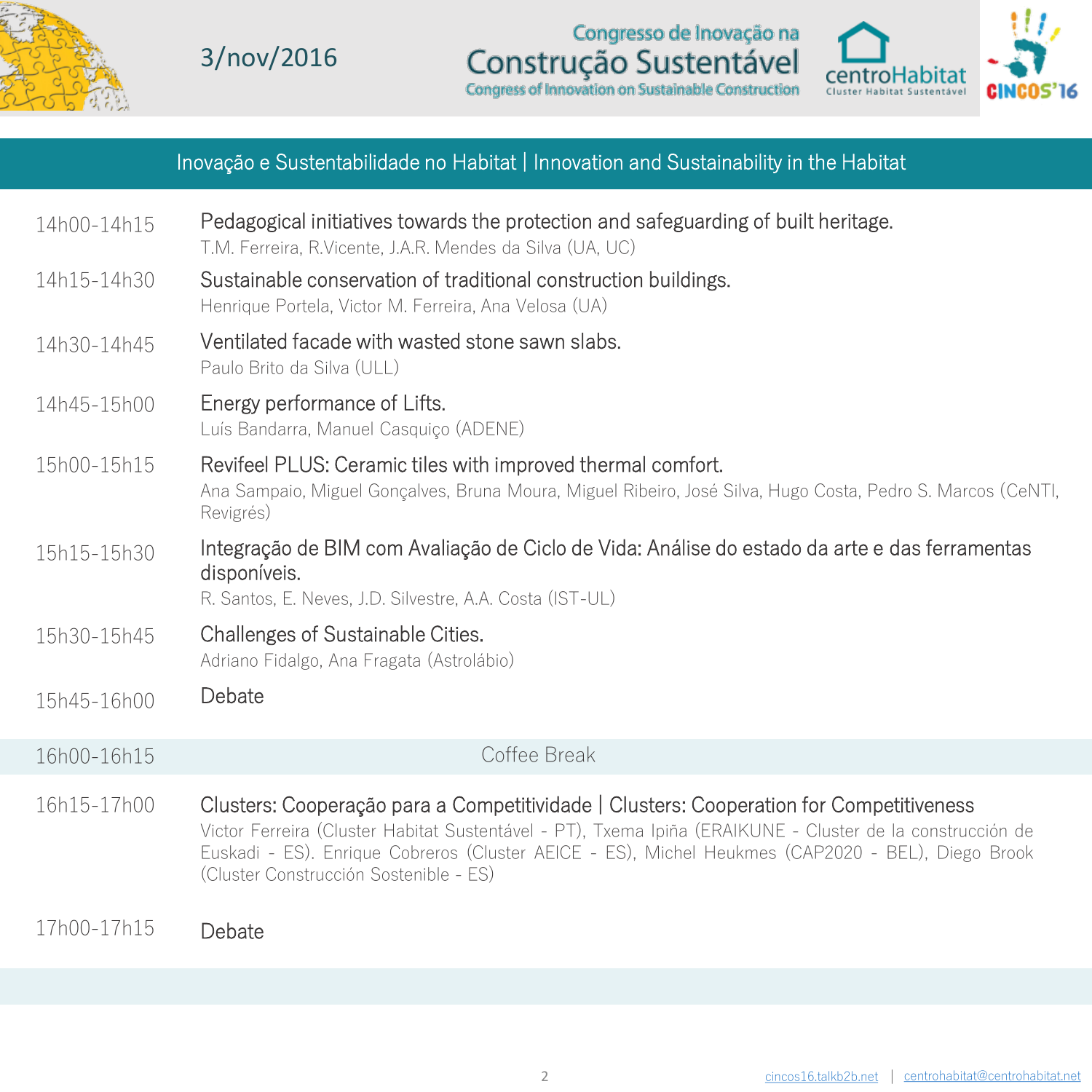

4/nov/2016

Congresso de Inovação na Construção Sustentável



| 9h00-9h30                                                                             | Receção   Registration                                                                                                                                                                                                                                                                                                                                                                                                                                                                                                                       |  |  |  |  |
|---------------------------------------------------------------------------------------|----------------------------------------------------------------------------------------------------------------------------------------------------------------------------------------------------------------------------------------------------------------------------------------------------------------------------------------------------------------------------------------------------------------------------------------------------------------------------------------------------------------------------------------------|--|--|--|--|
| Economia Circular e o Habitat  Circular Economy and the Habitat                       |                                                                                                                                                                                                                                                                                                                                                                                                                                                                                                                                              |  |  |  |  |
| 9h30-9h45                                                                             | Comportamento mecânico de betões de elevado desempenho incorporando agregados reciclados.                                                                                                                                                                                                                                                                                                                                                                                                                                                    |  |  |  |  |
| 9h45-10h00                                                                            | Diogo Pedro, J. de Brito, L. Evangelista (IST-UL, ISEL)<br>Simbioses Industriais na indústria dos materiais de construção: barreiras e soluções.                                                                                                                                                                                                                                                                                                                                                                                             |  |  |  |  |
| 10h00-10h15                                                                           | A. T. Corte, J. D. Silvestre, M.D. Pinheiro (IST-UL)<br>Valorização de resíduos poliméricos para a utilização como painéis acústicos.<br>Carlos Mota, Fernando Cunha, José Sampaio, Luís Correia, Raul Fangueiro (U. Minho)<br>Ceramic Industry contribution to a Circular Economy.<br>Marisa I. Almeida, F. Simões, B. Dias, V. Francisco, A. Amado (CTCV, ESAC)<br>Evaluation of waste recovery and recycling at the end of life on a plaster mortar.<br>Ana Ministro, V. M. Ferreira, H. Paiva, Pedro Sequeira, Luís Silva (SG Weber, UA) |  |  |  |  |
| 10h15-10h30                                                                           |                                                                                                                                                                                                                                                                                                                                                                                                                                                                                                                                              |  |  |  |  |
| 10h30-10h45                                                                           |                                                                                                                                                                                                                                                                                                                                                                                                                                                                                                                                              |  |  |  |  |
| 10h45-11h00                                                                           | Debate                                                                                                                                                                                                                                                                                                                                                                                                                                                                                                                                       |  |  |  |  |
| 11h00-11h15                                                                           | Coffee Break                                                                                                                                                                                                                                                                                                                                                                                                                                                                                                                                 |  |  |  |  |
| Inovação e Sustentabilidade no Habitat   Innovation and Sustainability in the Habitat |                                                                                                                                                                                                                                                                                                                                                                                                                                                                                                                                              |  |  |  |  |
| 11h15-11h30                                                                           | Environmental performance in brickworks and assessing the cost/benefit of BAT.<br>Marisa I. Almeida, P.Frade, S. Rodrigues, S. Machado, F.Simões (CTCV, APICER, ESAC)                                                                                                                                                                                                                                                                                                                                                                        |  |  |  |  |
| 11h30-11h45                                                                           | Energy and Greenhouse gas assessment of a Prefabricated modular house: "MOBY".                                                                                                                                                                                                                                                                                                                                                                                                                                                               |  |  |  |  |
| 11h45-12h00                                                                           | V. Tavares, N. Lacerda, F. Freire (UC, FAUP)<br>Declaração Ambiental de Produto - Novos desafios, novas categorias de impacte. Caso de<br>estudo aplicado ao pavimento.                                                                                                                                                                                                                                                                                                                                                                      |  |  |  |  |
| 12h00-12h45                                                                           | Marisa I. Almeida, Dias A.C, Arroja L. (CTCV, UA)<br>LCiP - Life Cycle in Practice: From project to practice.<br>C. S. Rocha, J. Alexandre, D. Camocho, I. Gonzalez, M. Santos (LNEG, ITeCons)                                                                                                                                                                                                                                                                                                                                               |  |  |  |  |
| 12h15-12h30                                                                           | Use of GIS as a Simplified Tool to Support Maintenance of Municipal Road Network.<br>R. Correia, A. Ribeiro, S. Capitão (ISEC)                                                                                                                                                                                                                                                                                                                                                                                                               |  |  |  |  |
| 12h30-12h45                                                                           | Debate                                                                                                                                                                                                                                                                                                                                                                                                                                                                                                                                       |  |  |  |  |
| 12h45-14h00                                                                           | Almoco   Lunch                                                                                                                                                                                                                                                                                                                                                                                                                                                                                                                               |  |  |  |  |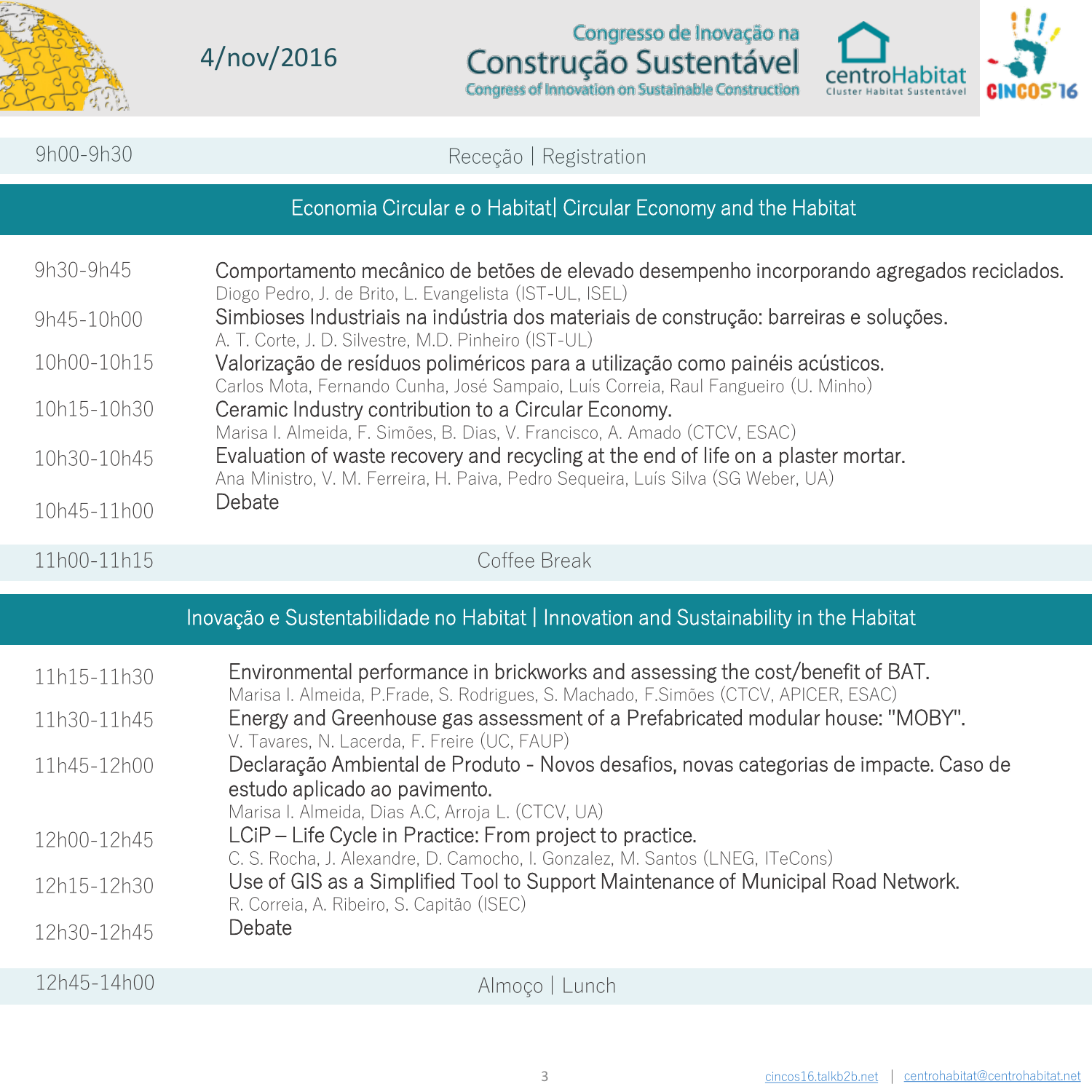

4/nov/2016



#### B2B Event - Meetings Habitat 2016

Encontros bilaterais dos participantes com as empresas e outras entidades do Cluster Habitat Sustentável presentes, para conhecer as suas atividades, produtos e serviços. 14h00-16h00

> Os participantes registados no CINCOS'16 têm acesso direto ao evento B2B, com agendamento dos encontros no site <cincos16.talkb2b.net> até 30/10.



16h00-16h15 Coffee Break

| 16h15-16h30 | CORK: Sustainable Solutions.<br>C.M. Silva (Amorim Isolamentos)                                                   |
|-------------|-------------------------------------------------------------------------------------------------------------------|
| 16h30-16h45 | Innovation and sustainability in pasterboard building solutions.<br>J. Ávila e Sousa (Gyptec Ibérica)             |
| 16h45-17h00 | Mortars: Innovation and sustainability in construction.<br>V. Pereira, L. Silva, P. Sequeira (Saint-Gobain Weber) |

#### Sessão de Encerramento | Closing Session 17h00-17h15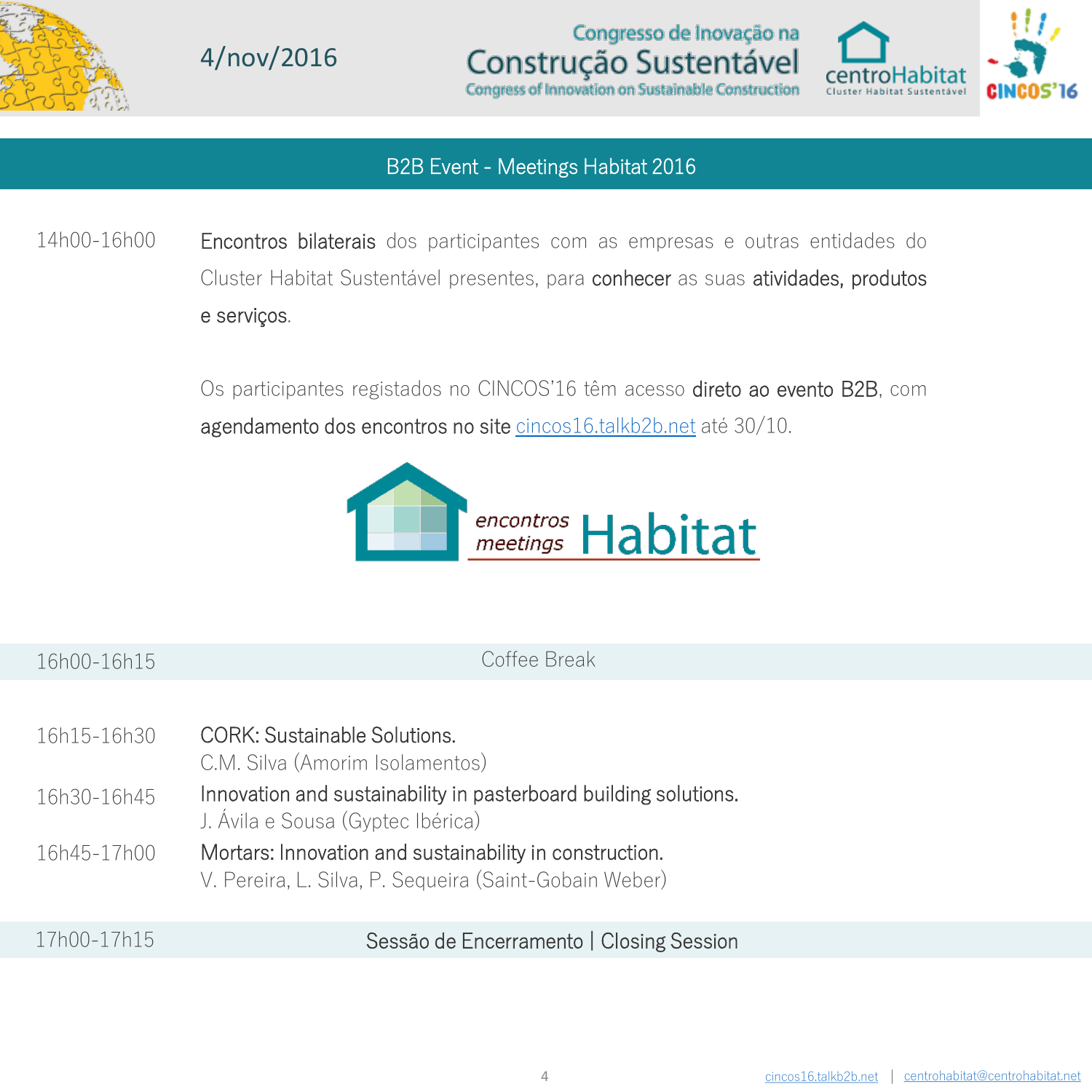

3 e 4 Novembro **LISBOA - PORTUGAL** 

#### Congresso de Inovação na Construção Sustentável Congress of Innovation on Sustainable Construction



### COMISSÃO TÉCNICO-CIENTÍFICA | TECHNICAL & SCIENTIFIC COMMITTEE

- Alberto Reaes Pinto (U. Lusíada, PT)
- Ana Cláudia Dias (U. Aveiro, PT)
- Ana Paula Duarte (LNEG, PT)
- **-** Anabela Paiva (UTAD, PT)
- Aníbal Costa (U. Aveiro, PT)
- António Tadeu (U. Coimbra, PT)
- Benjamin Leroux (Eskal Eureka, FR)
- Cristina Rocha (LNEG, PT)
- **Diego Broock Hijar (CCS, ESP)**
- **Enrique Cobreros (AEICE, ESP)**
- **Fátima Farinha (U. Algarve, PT)**
- Fausto Freire (U. Coimbra, PT)
- **H**élder Goncalves (LNEG, PT)
- Hipólito de Sousa (FEUP, PT)
- João Labrincha (U. Aveiro, PT)
- Jorge de Brito (IST, PT)
- José Dinis Silvestre (IST, PT)
- **Luis Arroja (U. Aveiro, PT)**
- Manuel Duarte Pinheiro (IST, PT)
- **Marisa Almeida (CTCV, PT)**
- **Michel Heukmes (CAP2020, BEL)**
- **Miguel P. Amado (IST, PT)**
- M. Rosario del Caz (U. Valladolid, ESP)
- Ricardo Mateus (U. Minho, PT)
- Said Jalali (U. Minho, PT)
- **Silvino Capitão (ISEC, PT)**
- **Txema Ipiña (ERAIKUNE, ESP)**
- Vasco Peixoto de Freitas (FEUP, PT)
- Vladimir Gumilar (SGG, SVN)

#### APOIOS | SUPPORTERS



Media Partner:

MAGAZINE